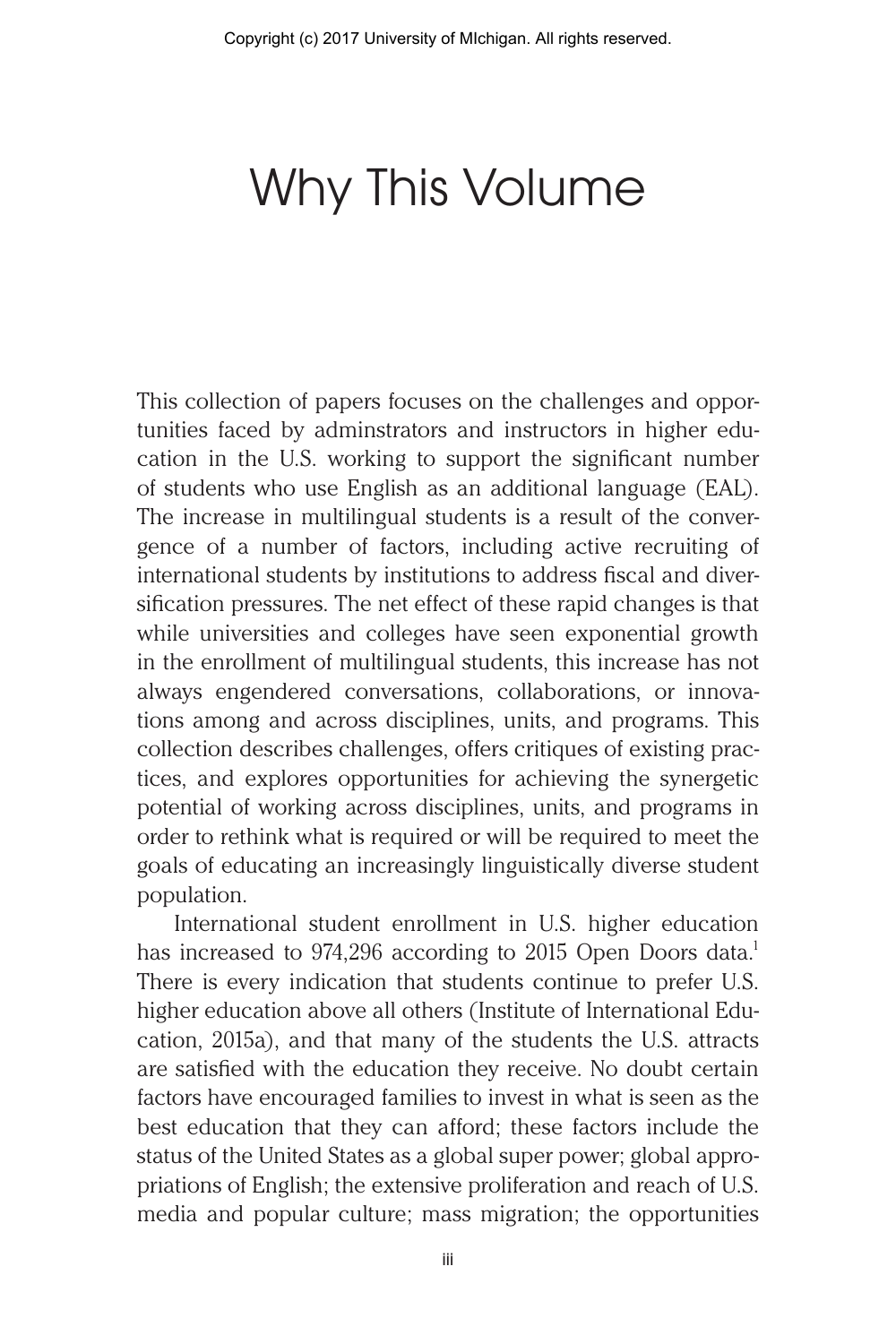now available in emerging economies such as India, China, and Brazil; and the concomitant growth of an affluent uppermiddle class worldwide. Indeed, as the 2014/2015 Open Doors data demonstrates, 63 percent of all international students rely primarily on families to fund their education (Institute of International Education, 2015b). Further, according to U.S. Census Bureau data, 60.6 million Americans live in a household where a language other than English is spoken at home (U.S. Census Bureau,  $2013$ ).<sup>2</sup> These two indicators demonstrate that the number of students who use English as an additional language is significant and is likely to continue to grow.

When U.S. higher education was expanded to include larger numbers of middle-class students after World War II, the curriculum was restructured to emphasize new models of writing instruction and courses tailored to the needs of a new kind of college student. This was a decades-long project, of course, and it is not yet completed. If there is a similar adjustment underway to respond to the growth of students who use English as an additional language, it is still in its very early stages and clearly a work-in-progress. In their introduction to *Globalization's Muse: Universities and Higher Education's Systems in a Changing World*, Douglass, King, and Feller (2009) attribute this slow response to a residual tendency toward isolationism, and to a kind of imperial provincialism: "our reliance on being the lonely super-power who cannot be informed by the progress of other nations" (p. 3). On the other hand, institutions of higher education celebrate the presence of multilingual faculty, recent immigrant students, and international students as evidence of a commitment to diversification and internationalization. These efforts enrich yet complicate the academic, linguistic, and cultural landscapes of campuses and, if leveraged intentionally and strategically, could help higher education institutions to meet their frequently stated missions and goals related to education for a global context, cultural understanding, and effective communication. There have been tensions around language use on campuses, but these should not be treated as sidebars to larger issues such as budgets (Barker, 2015; Redden, 2015).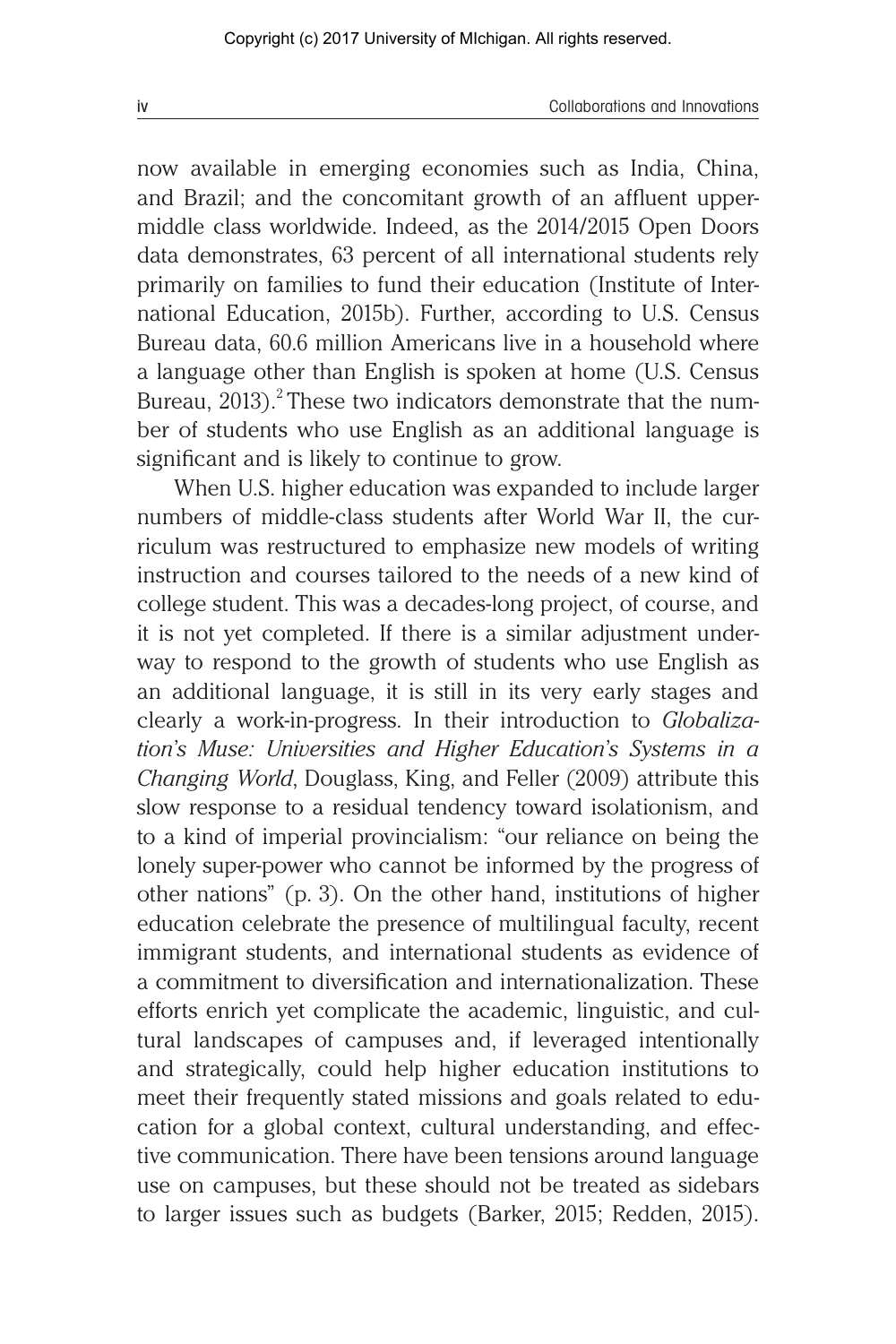How academic communities deal with resources and create responses to the language issues we face in our increasingly multilingual environments are, instead, indicators of the level of commitment to the learning goals set for students and the institutional missions. The essays in this volume demonstrate that language-related issues define us, and that these issues present grounds for revising practices.

#### Overview of the Volume

The complexities, tensions, and contradictions in institutional approaches to issues surrounding multilingualism will be immediately apparent to readers of this collection, including those who know fairly little about the language-related experiences of L2 learners in U.S. universities; those who have a great deal of expertise in either L1 only or L2 only; those who have some expertise with both L1 and L2; and those who locate themselves somewhere among all these. As a group, the contributors have come at the issues related to supporting students who use English as an additional language from the familiar practices of our institutions and disciplines—while also providing insights into what might be (counter)productive about these practices.

Structurally, this book includes four parts: Program-Level Challenges and Opportunities, Opportunities for Enhancing Teacher Training, Multilingualism and the Revision of First-Year Writing, and Integrating Writing Center Insights. Collectively, the papers present a variety of methods for identifying and responding to the issues raised by the reality of increased multilingualism at our institutions. The content of these essays and these varied methodologies create productive responses to those realities. Readers will find herein examples of institutional research, primary research, secondary research, collaborative action research, and research based on experience that, taken together, remind us of the importance of using multiple methods to create contexts for and productive responses to the realities around language use in institutions of higher education in the U.S.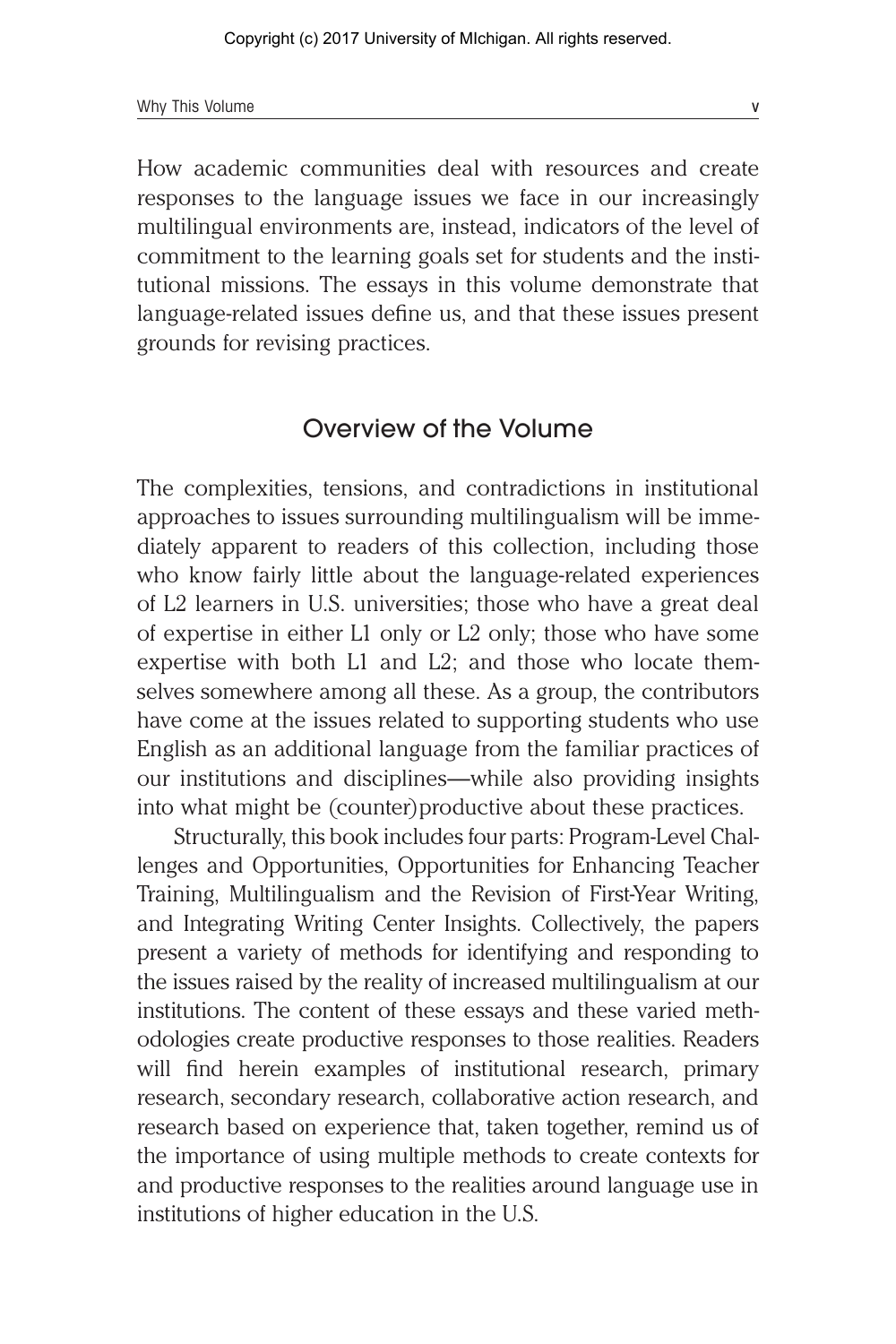# Part 1: Program-Level Challenges and Opportunities

Papers in this part highlight the programmatic possibilities and challenges of working across boundaries. Ehlers-Zavala, Didier, and Berry (Chapter 1) describe the process of creating a joint venture between their public university and a private organization hired to facilitate the process of internationalization. They focus on the challenges of creating such a partnership, including those related to affective responses that need to be addressed if crosscampus support is to be secured. As they present the building of the partnership at their own institution, these authors clarify for all of us the real need for cross-unit collaborations in the establishment of effective, ethical language programs for institutions that rely on internationalization as a mechanism for diversification.

Jordan and Jensen (Chapter 2) explore the more general ways that partnerships with private companies affect institutional practices. Focusing on the process of internationalizing our campuses as in need of more integrated approaches, they bring to light how writing program administrators and others involved in the recruitment, orientation, and retention of international students are affected by the outsourcing of English language programs, and how such programs affect student access to resources and success. In the end, they encourage writing program administrators to be proactive members of the policies, procedures, and processes that affect the internationalization of higher education in the U.S., urging us to insist that our professional organizations do the same.

Gass and Walters (Chapter 3) present a historical view to provide some background to the emergence of patterns and programs focused on in-house approaches to supporting multilingual users, and to the changes and challenges one program faced as it met the "new normal" of increased internationalization of the undergraduate population. They categorize the major forms of in-house program approaches, inviting us to think about change within the context of institutional realities even as we press against those realities. Their essay is a good reminder of the ways that our ideologies about language underlie our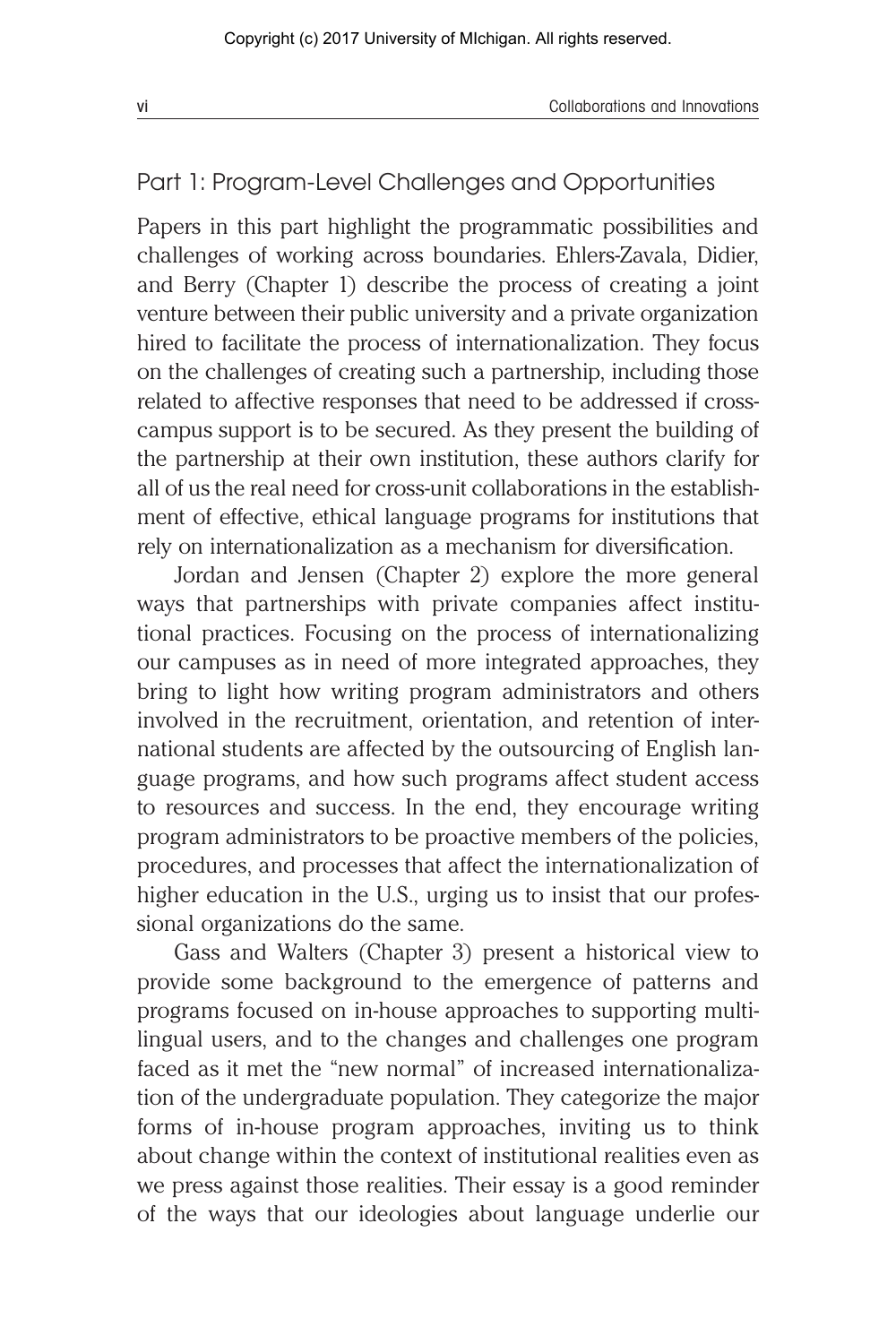decisions about the types of approaches we take to addressing the challenges and opportunities of multilingualism on our campuses. Additionally, their conversation encourages us to consider the well-being of all members of the community who support the success of multilingual language users even as we keep the needs of students at the center of our work; this is an important consideration as we develop new approaches to inhouse and other cross-collaborative partnerships.

Taken together these chapters present a variety of ways to think about and enact public/private, inter-unit, and cross-unit collaborations that shift us toward putting the opportunities presented to us as our campuses become increasingly multilingual at the center of our often very challenging work. These essays create powerful frames for rethinking the realities of multiple Englishes as opportunities for communication programs to support inclusive language practices in ways that enhance the success of all community members.<sup>3</sup>

# Part 2: Opportunities For Enhancing Teacher Training

With Karla Kitalong (Chapter 4) we consider the implications for training and mentoring faced by writing program administrators who lead programs that increasingly admit multilanguage users on teaching assistantships. Specifically, the chapter shows ways that understanding multilanguage use—particularly Englishes can affect our training and mentoring of international graduate students who teach first-year writing as part of their funding packages. This is an area that has not been part of the professional conversation, but it should be.

Meier, Choi, and Cushman (Chapter 5) describe the process of designing, implementing, and assessing a collaboration that paired English secondary education students with classes of students who are preparing to enter mainstream first-year writing courses at their institution. Known as "Preparation for College Writing," this course is peopled primarily by international students who have not yet met the requirements for entry into the next-level first-year writing course required for graduation.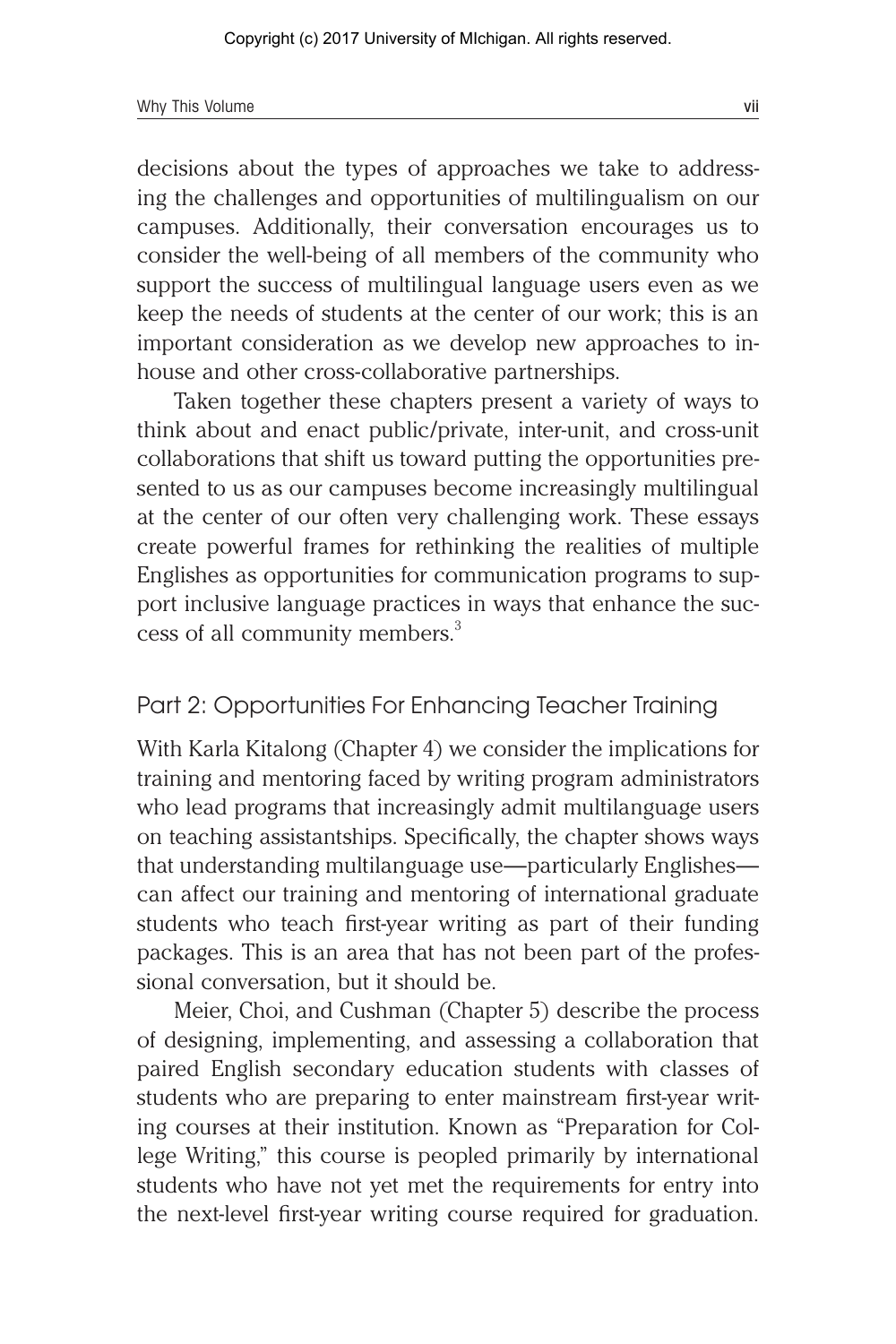The three authors argue that these partnerships not only open conversations that prepare secondary English Education majors to deal with language diversity in positive ways, they also create mentoring and tutoring opportunities between and among all of the people in the course. Their work encourages us to think about the ways that our approaches to multilingualism and multilingual students extend beyond our own educational contexts, especially as we educate future teachers.

We hope that Part 2 of this volume opens up dialogue that contributes to how we imagine new ways of creating productive relationships between programs aimed at enhancing graduate and undergraduate teacher training and at developing increased understanding of what it means for multilingual users to meet across undergraduate and graduate education.

#### Part 3: Multilingualism and the Revision of First-Year Writing

This part of the volume focuses on innovative approaches to curriculum design that support multilingual students as they make the transition to higher education in the U.S., especially those who do so through required writing courses. These papers explore the theoretical and pedagogic interventions that can be brought into conversation as we rethink models, strategies, and approaches for constructive engagement around multiple first-year writing issues. Of particular interest are the ways that required writing courses can become instrumental in creating new ground for how we come to understand the literacy lives of our multilingual students and how we create innovative, effective approaches to their success as language users during their time in higher education in the U.S.

Kim, Hammill, and Matsuda (Chapter 6) discuss the need for bridging the gap between IEP/EAP courses and and first-year composition programs, presenting a frame for understanding these needs that extends the discussion from Chapter 5 from more individual approaches to more programmatic approaches.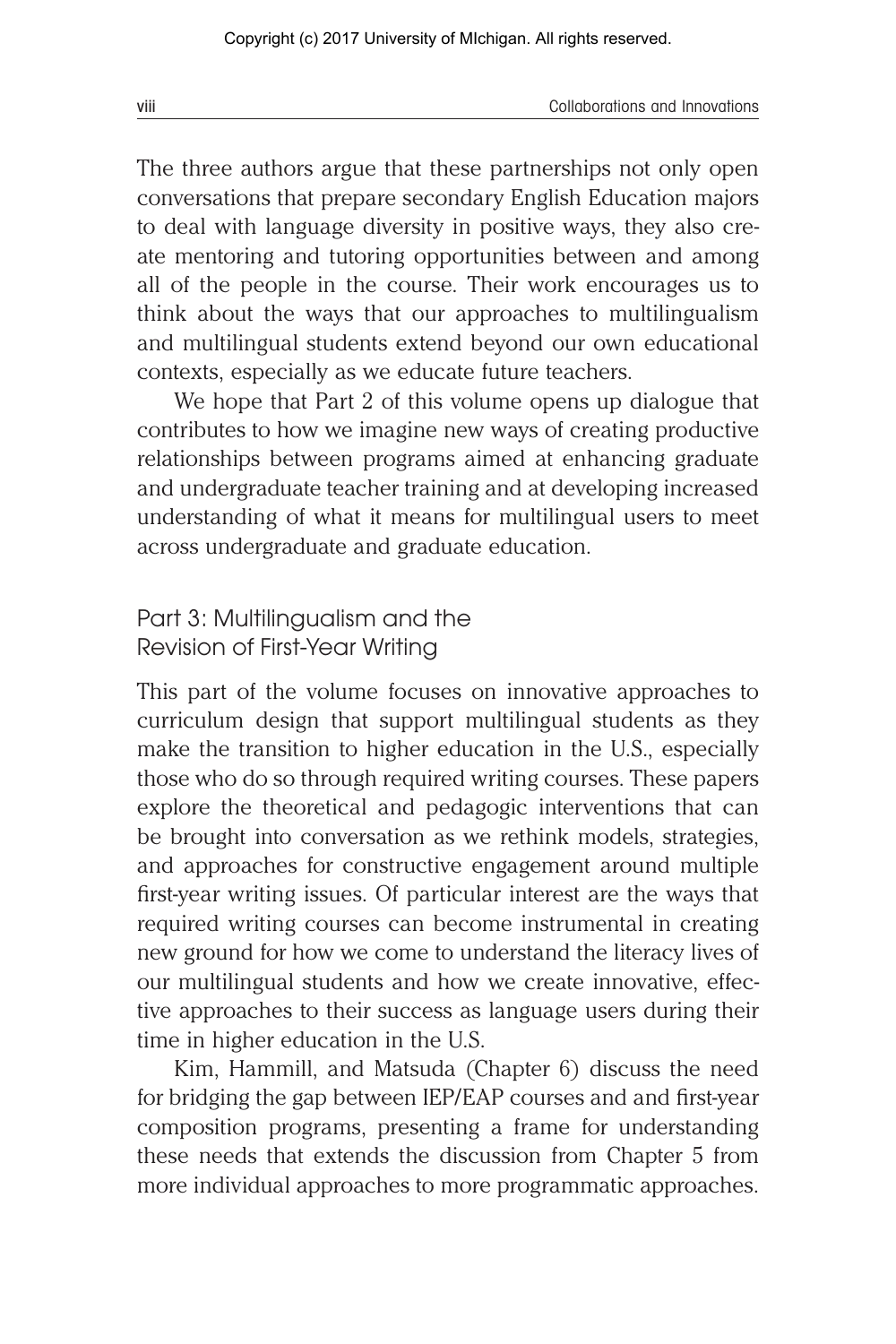They identify the theoretical and pedagogical differences in approaches to language education that inform different programs for multilingual students and the training of those who work in these programs. The authors illustrate how developing a shared knowledge base for L2 pedagogies requires curricular and structural administrative support as we enhance the ways that we engage with the opportunities afforded us by the increasingly rich language histories of our students and colleagues.

In Chapter 7, the discussion moves to one of learning about multilingual users' extracurricular literacy activities, and how that knowledge-building might affect our ideas about curriculum and evaluation. Fraiberg, Wang, and Wen observe two international students who use extracurricular forms of literacy expertise to negotiate the linguistic expectations in a first-year writing course. They present one way to put into practice what Canagarajah (2013) suggests about attention to translingual strategies, practices, and systems for meaning-making. Their study opens up new ground for the discussion of form and style that drive the evaluation of student writing in light of the internationalization of undergraduate education in the  $U.S.<sup>4</sup>$ 

Shapiro and Siczek (Chapter 8) then describe particular approaches to integrated global studies that "draw on the expertise of instructors who specialize in working with second language (L2) writers." They include discussions of the challenges and opportunities for collaboration and innovation that emerge when we understand English language diversity as an opportunity for more integrated and sustainable global studies curricula.

### Part 4: Integrating Writing Center Insights

Scott Chien-Hsiung Chiu (Chapter 9) discusses a case study of how one graduate student's experiences illuminate the tensions that exist between (1) writing center pedagogies and tutoring practices and (2) the assumptions and expectations for L2 learners' classroom language performance. He illustrates the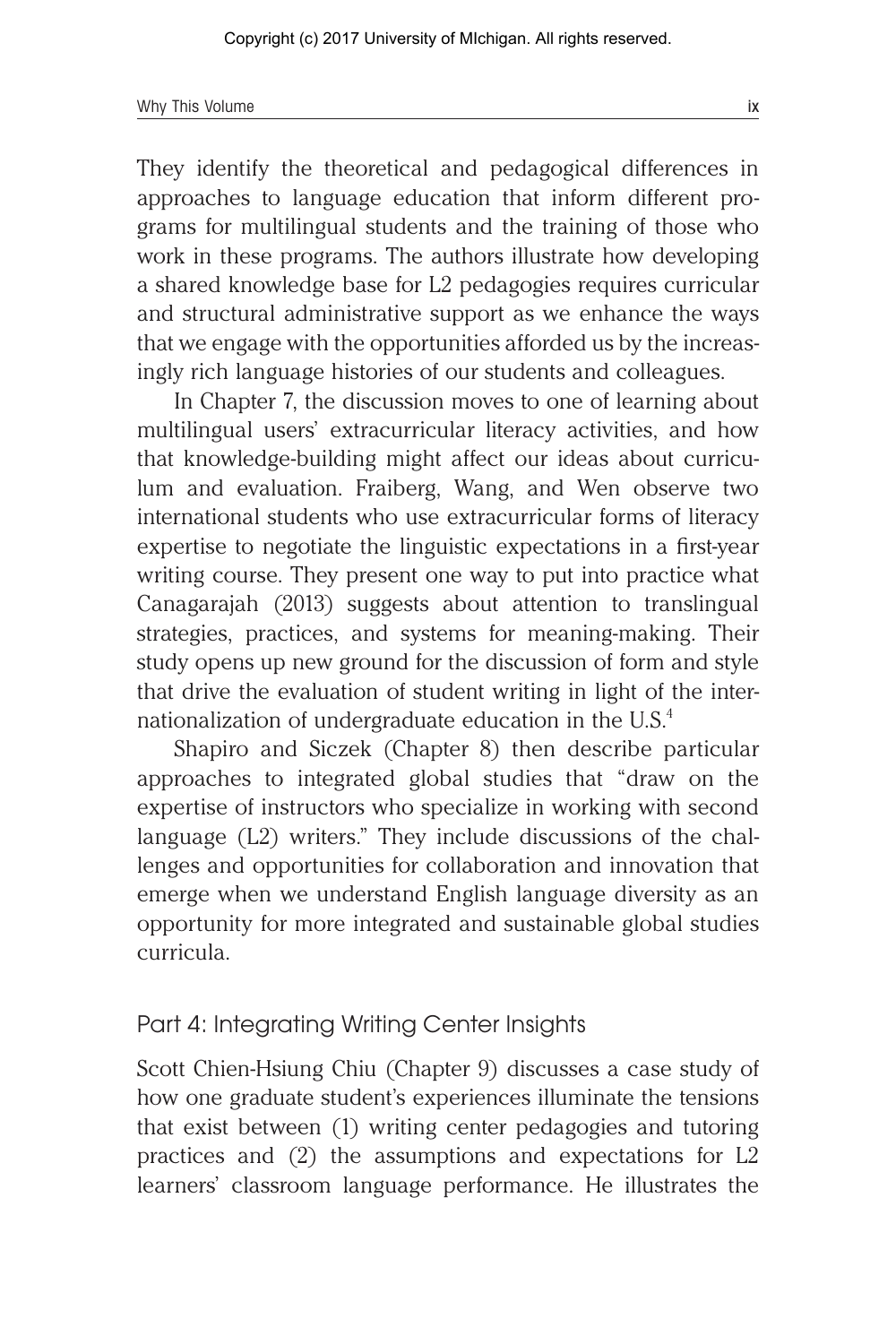direct effects these tensions have on individuals and structures and creates a plan for designing stronger connections across these two units that so often touch the lives of multi-language users on our campuses.

The volume closes with a chapter featuring the responses the volume editors received from experts about their hopes and dreams for the future of writing centers as those centers respond to the needs of multilingual clients. Tutor training, relationships with ESL programs and teachers, resources, reputation, understanding assessment practices experienced by multilingual clients, the role of the writing center in preparing graduate students for employment markets, and how to bridge the divide between L1 and L2/multilingual faculty, staff, and students are all explored from the perspective of writing center directors at a variety of institutions. This piece reminds us of the importance of listening to one another, reaching out to include issues that may not otherwise get addressed, and committing to methodologies that allow us to do so.

# Conclusion

Discussions about the needs of multilingual language users have been ongoing for some time now with more recent discussions about the opportunities for productive change across communication and literacy studies resulting from increased internationalization of higher education in the U.S. (Atkinson et al., 2015; Ruecker et al., 2014; Lu & Horner, 2013; Jordan, 2012; Horner et al., 2011). The contributions illustrate that these opportunities include rethinking structures, pedagogies, assessment and evaluation practices, and teacher training for graduate and undergraduate students who will teach writing and other forms of communication. The chapters present models for the kinds of collaboration that will be needed to move forward with intelligence and compassion. We are grateful that they agreed to share their work with us and equally grateful to our Editor, Kelly Sippell, for her steadfast support of this project.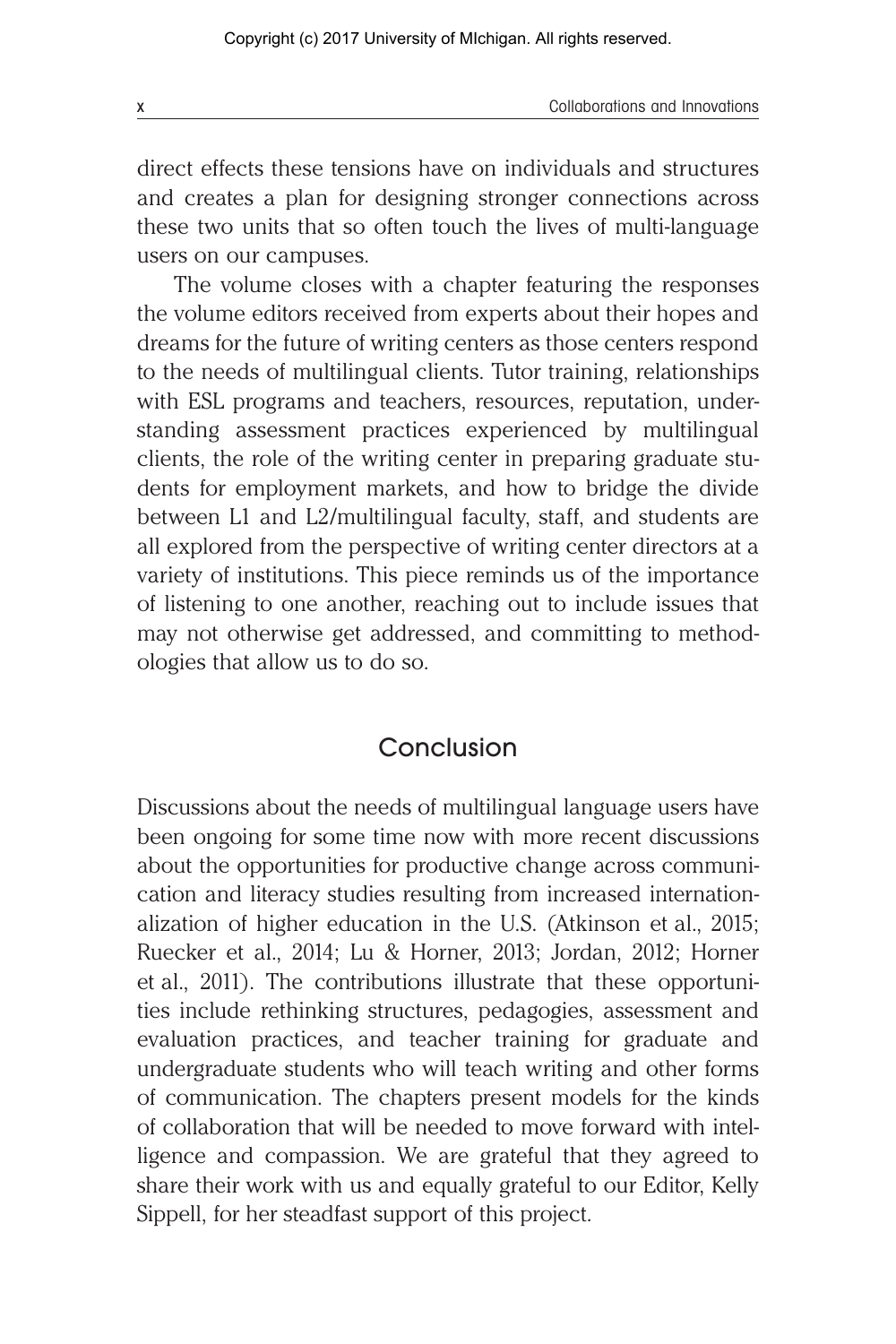#### Notes

- 1. The Institute for International Education's Open Doors data shows there has been a steady increase in the number of new international student enrollments (students who have temporary visas) in U.S. institutions over the last fifteen years. IIE estimates that some 819, 644 international students attended higher education institutions in the U.S. in 2012-2013 (http://www.iie.org/ Research-and-Publications/Open-Doors). It is estimated that this population contributes "nearly 24.7 billion dollars annually to the U.S. Economy" (http://www.iie.org/en/Research-and-Publications/ Open-Doors/Data/Economic-Impact-of-International-Students).
- 2. U.S. Census Bureau data and demographic projections demonstrate that the number of people above the age of 5 who speak only English at home is decreasing (see http://www.census. gov/hhes/socdemo/language/ for more information on language use in the United States).
- 3. "Englishes" references the sub-discipline that works from Kachru's classic initial paradigm that the English language is best understood not as a monolithic one owned by so-called "native speakers" but rather as representing "a repertoire of cultures" (Smith 2011, p. ix). The approach works with the premise that "new" varieties of the language are continuing to follow the same sociolinguistic processes that resulted in the establishment of the so-called standard. The designation draws attention to "the natures, statuses, and functions of varieties of English in regions and nations across the world" (Nelson, 2011, p. xi). See also Jenkins (2010).
- 4. See Inoue and Poe, "Introduction" (2012).

#### References

- Atkinson, D., Crusan, D., Matsuda, P. K., Ortmeier-Hooper, C., Ruecker, T., Simpson, S., & Tardy, C. (2015). Clarifying the relationship between L2 writing and translingual writing: An open letter to writing studies editors and organization leaders. *College English*, *77*(4), 383.
- Barker, A. (2015, October 19). Are Chinese students driving educational imperialism? www.insidehighered.com/views/2015/ 10/19/professors-experience-unprepared-chinese-students-essay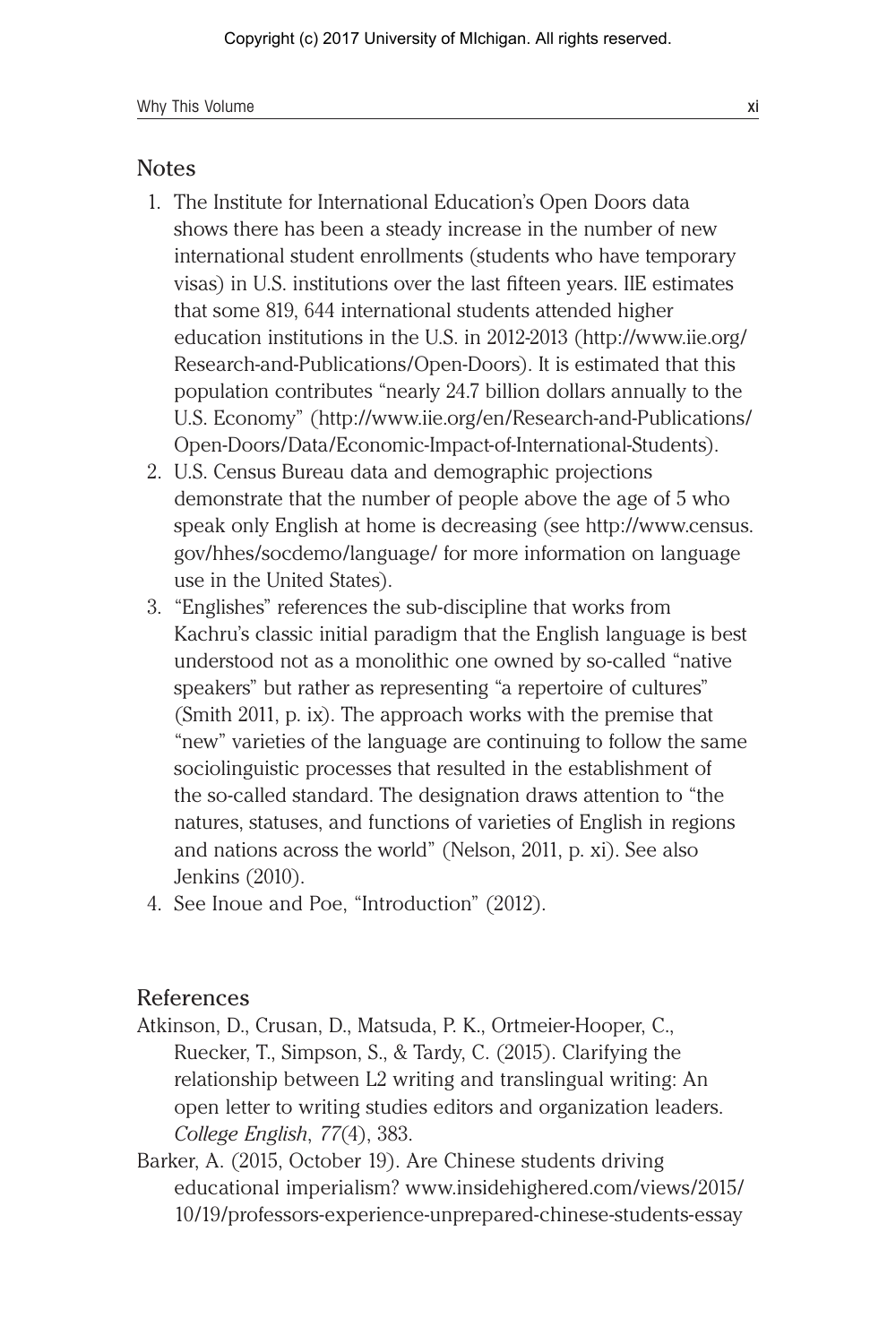| xii | Collaborations and Innovations |
|-----|--------------------------------|
|     |                                |

- Bowerman, B. (2012). Michigan public universities FY 2012–13 performance funding/tuition restraint. www.senate.michigan. gov/sfa/Publications/Notes/2012Notes/NotesFal12bb.pdf
- Canagarajah, A.S. (2006a). The place of World Englishes in composition: Pluralization continued. *College Composition and Communication*, *57*(4), 586–619.
- Canagarajah, A. S. (2006b). Toward a writing pedagogy of shuttling between languages: Learning from multilingual writers. *College English, 68*(6), 589–604.
- Canagarajah, A. S. (2013). Negotiating Translingual Literacy: An Enactment. *Research in the Teaching of English, 48*(1), 40–67.
- Canagarajah, A. S. (2015). "Blessed in my own way": Pedagogical affordances for dialogical voice construction in multilingual student writing. *Journal of Second Language Writing, 27,* 122–139.
- Conference on College Composition and Communication (CCCC) (2014). Statement on second language writing and writers. www.ncte.org/cccc/resources/positions/secondlangwriting
- Council of Writing Program Administrators. (2014). http://wpacouncil. org/whitepaper.
- Douglass, J. A., King, C. J., & Feller, I. (Eds.). (2009). *Globalization's muse: Universities and higher education systems in a changing world.* Berkeley, CA: Berkeley Public Policy Press.
- Horner, B., & Trimbur, J. (2002). English only and U.S. college composition. *College Composition and Communication*, *53*(4), 594–630.
- Horner, B., Lu, M. Z., Royster, J. J., & Trimbur, J. (2011). Language difference in writing: Toward a translingual approach. *College English*, *73*(3), 303–321.
- Institute of International Education. (2015a). Student enrollment trends. www.iie.org/Research-and-Publications/Open-Doors/ Data/International-Students/Enrollment-Trends
- Institute of International Education. (2015b). Open doors 2014: Report on international educational exchange. www.iie.org/Research-and-Publications/Open-Doors/Data/International-Students/Infographic
- Inoue, A. B., & Poe, M. (2012). *Race and writing assessment. Studies in composition and rhetoric. Volume 7*. New York: Peter Lang.
- Jenkins, J. (2010). *World Englishes: A resource book for students (*2nd Ed.). New York: Routledge.
- Jordan, J. (2012). *Redesigning composition for multilingual realities*. Urbana-Champaign, IL: CCCC/NCTE.